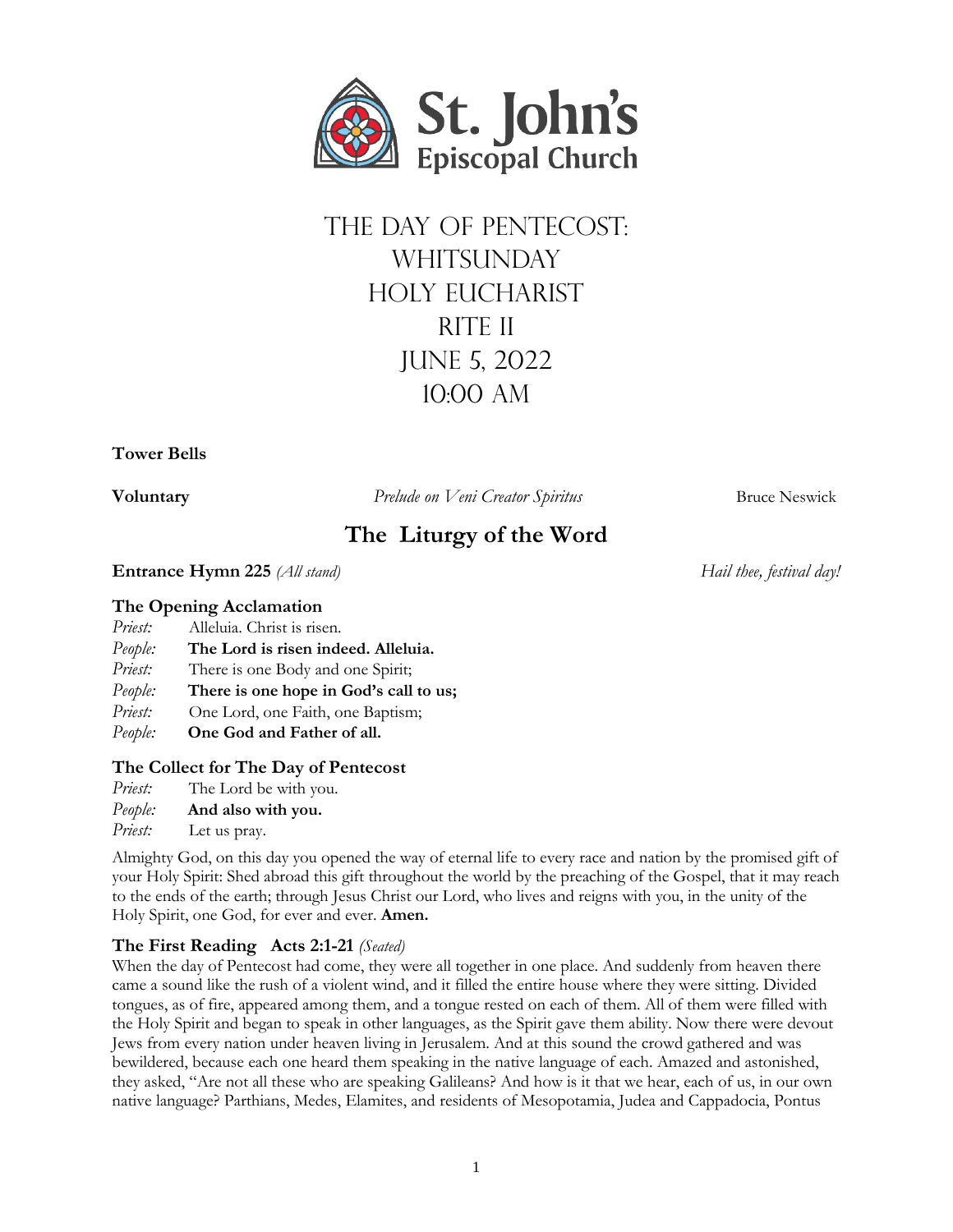and Asia, Phrygia and Pamphylia, Egypt and the parts of Libya belonging to Cyrene, and visitors from Rome, both Jews and proselytes, Cretans and Arabs—in our own languages we hear them speakingabout God's deeds of power." All were amazed and perplexed, saying to one another, "What does this mean?" But others sneered and said, "They are filled with new wine." But Peter, standing with the eleven, raised his voice and addressed them, "Men of Judea and all who live in Jerusalem, let this be known to you, and listen to what I say. Indeed, these are not drunk, as you suppose, for it is only nine o'clock in the morning. No, this is what was spoken through the prophet Joel: 'In the last days it will be, God declares, that I will pour out my Spirit upon all flesh, and your sons and your daughters shall prophesy, and your young men shall see visions, and your old men shall dream dreams. Even upon my slaves, both men and women, in those days I will pour out my Spirit; and they shall prophesy. And I will show portents in the heaven above and signs on the earth below, blood, and fire, and smoky mist. The sun shall be turned to darkness and the moon to blood, before the coming of the Lord's great and glorious day. Then everyone who calls on the name of the Lord shall be saved."

*Reader:* The Word of the Lord. *People:* **Thanks be to God.**

### **Sequence Hymn 516** *(Standing) Come down, O Love divine*

### **The Holy Gospel John 14:8-17** *(Standing)*

*Deacon:* The Holy Gospel of our Lord Jesus Christ according to John. *People:* **Glory to you, Lord Christ.**

Jesus said, "if you know me, you will know my Father also. From now on you do know him and have seen him." Philip said to him, "Lord, show us the Father, and we will be satisfied." Jesus said to him, "Have I been with you all this time, Philip, and you still do not know me? Whoever has seen me has seen the Father. How can you say, 'Show us the Father'? Do you not believe that I am in the Father and the Father is in me? The words that I say to you I do not speak on my own; but the Father who dwells in me does his works. Believe me that I am in the Father and the Father is in me; but if you do not, then believe me because of the works themselves. Very truly, I tell you, the one who believes in me will also do the works that I do and, in fact, will do greater works than these, because I am going to the Father. I will do whatever you ask in my name, so that the Father may be glorified in the Son. If in my name you ask me for anything, I will do it. If you love me, you will keep my commandments. And I will ask the Father, and he will give you another Advocate, to be with you forever. This is the Spirit of truth, whom the world cannot receive, because it neither sees him nor knows him. You know him, because he abides with you, and he will be in you."

*Deacon:* The Gospel of the Lord. *People:* **Praise to you, Lord Christ.**

### **Children's Chapel**

Pre-K through  $3<sup>d</sup>$  grade children may gather on the church steps for a children's homily and then process out to *Children's Chapel. They will return for the baptisms.*

**The Sermon** *(Seated)* **The Reverend Abigail W. Moon** 

# **Holy Baptism**

**Hymn 513** *(Sung by all) Like the murmur of the dove's song*

### **Presentation and Examination of the Candidates**

Wrenn Isla Humes, Truett Willem Philpot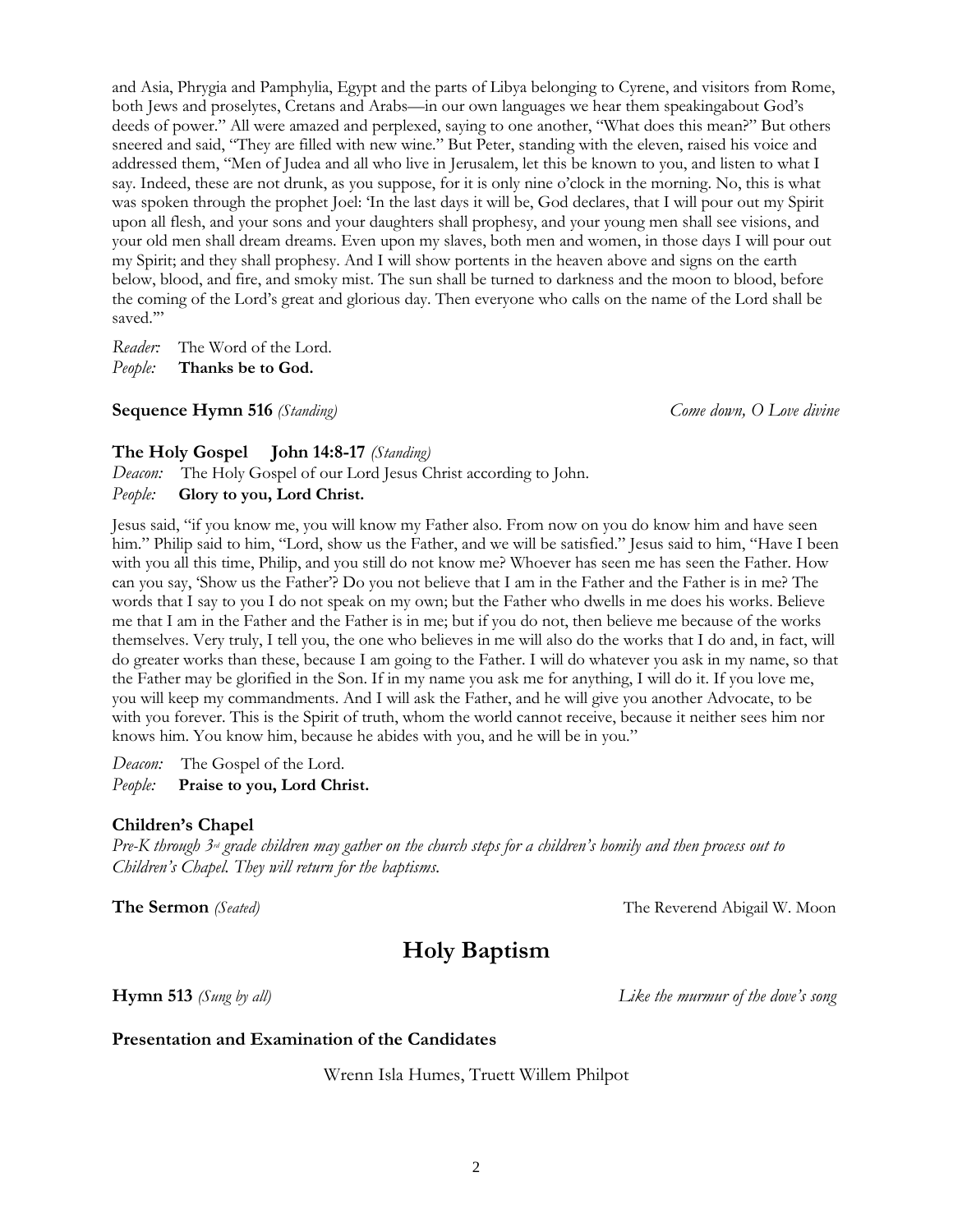### **The Baptismal Covenant**

- *Priest:* Do you believe in God the Father?
- *People:* **I believe in God, the Father almighty, creator of heaven and earth.**
- *Priest:* Do you believe in Jesus Christ, the Son of God?
- People: I believe in Jesus Christ, his only Son, our Lord. He was conceived by the power of the Holy **Spirit and born of the Virgin Mary. He suffered under Pontius Pilate, was crucified, died, and was buried. He descended to the dead. On the third day he rose again. He ascended into heaven, and is seated at the right hand of the Father. He will come again to judge the living and the dead.**
- *Priest:* Do you believe in God the Holy Spirit?
- *People:* **I believe in the Holy Spirit, the holy catholic Church, the communion of saints, the forgiveness of sins, the resurrection of the body, and the life everlasting.**
- *Priest:* Will you continue in the apostles' teaching and fellowship, in the breaking of bread, and in the prayers?
- *People:* **I will, with God's help.**
- *Priest:* Will you persevere in resisting evil, and, whenever you fall into sin, repent and return to the Lord?
- *People:* **I will, with God's help.**
- *Priest:* Will you proclaim by word and example the Good News of God in Christ?
- *People:* **I will, with God's help.**
- *Priest:* Will you seek and serve Christ in all persons, loving your neighbor as your self?
- *People:* **I will, with God's help.**
- *Priest:* Will you strive for justice and peace among all people, and respect the dignity of every human being?
- *People:* **I will, with God's help.**

### **Prayers for the Candidates**

- *Priest:* Let us now pray for these persons who are to receive the Sacrament of new birth.
- *Leader:* Deliver them, O Lord, from the way of sin and death.
- *People:* **Lord, hear our prayer.**
- *Leader:* Open their hearts to your grace and truth.
- *People:* **Lord, hear our prayer.**
- *Leader:* Fill them with your holy and life-giving Spirit.
- *People:* **Lord, hear our prayer.**
- *Leader:* Keep them in the faith and communion of your holy Church.
- *People:* **Lord, hear our prayer.**
- *Leader:* Teach them to love others in the power of the Spirit.
- *People:* **Lord, hear our prayer.**
- *Leader:* Send them into the world in witness to your love.
- *People:* **Lord, hear our prayer.**
- *Leader:* Bring them to the fullness of your peace and glory.
- *People:* **Lord, hear our prayer.**
- *Priest:* Grant, O Lord, that all who are baptized into the death of Jesus Christ your Son may live in the power of his resurrection and look for him to come again in glory; who lives and reigns now and for ever. **Amen.**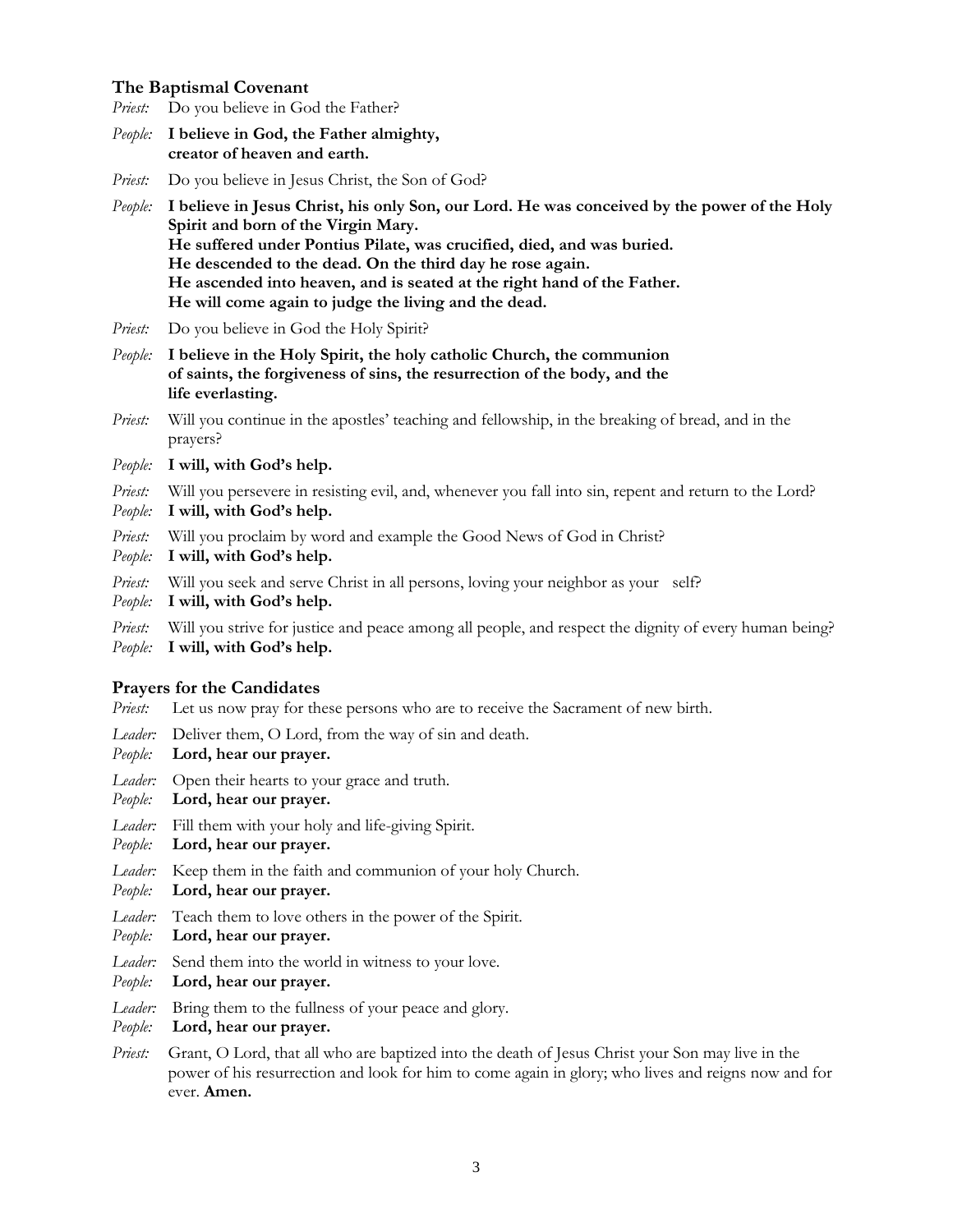### **Thanksgiving Over the Water**

Priest: The Lord be with you. *People:* **And also with you.** *Priest:* Let us give thanks to the Lord.

*People:* **It is right to give him thanks and praise.**

*The Baptismal liturgy continues on p. 306 of The Book of Common Prayer.*

### **The Baptisms**

**Anthem** *You have put on Christ* H. Hughes

### **Welcoming of the Baptized**

*Priest:* Let us welcome the newly baptized.

*People:* **We receive you into the household of God. Confess the faith of Christ crucified, proclaim his resurrection, and share with us in his eternal priesthood.**

**The Peace** *(Standing)*

*Priest:* The peace of the Lord be always with you.

*People:* **And also with you.**

*Then the Clergy and People may greet one another in the name of the Lord.*

# **The Holy Communion**

**Offertory** *Ev'ry time I feel the spirit* arr. William L. Dawson Robby Bukovic, baritone

**Presentation Hymn** *(Sung by all, standing) Lasst uns erfreuen*

Praise God, from whom all blessings flow: Praise him, all creatures here below. Alleluia, Alleluia. Praise him above, ye heavenly hosts: Praise Father, Son, and Holy Ghost. Alleluia, Alleluia. Alleluia, Alleluia, Alleuia.

### **The Great Thanksgiving-Eucharistic Prayer A** *(Standing)*

*Priest:* The Lord be with you.

*People:* **And also with you**.

*Priest:* Lift up your hearts.

*People:* **We lift them to the Lord.**

*Priest:* Let us give thanks to the Lord our God.

*People:* **It is right to give him thanks and praise.**

It is right, and a good and joyful thing, always and everywhere to give thanks to you, Father Almighty, Creator of heaven and earth, through Jesus Christ our Lord. In fulfillment of his true promise, the Holy Spirit came down from heaven, lighting upon the disciples, to teach them and to lead them into all truth; uniting peoples of many tongues in the confession of one faith, and giving to your Church the power to serve you as a royal priesthood, and to preach the Gospel to all nations. Therefore we praise you, joining our voices with Angels and Archangels and with all the company of heaven, who for ever sing this hymn to proclaim the glory of your Name:

**Sanctus S 125** *Holy, holy, holy* Richard Proulx Holy, holy, holy Lord, God of power and might, heaven and earth are full of your glory. Hosanna in the highest. Hosanna in the highest. Blessed is he who comes in the name of the Lord. Hosanna in the highest. Hosanna in the highest.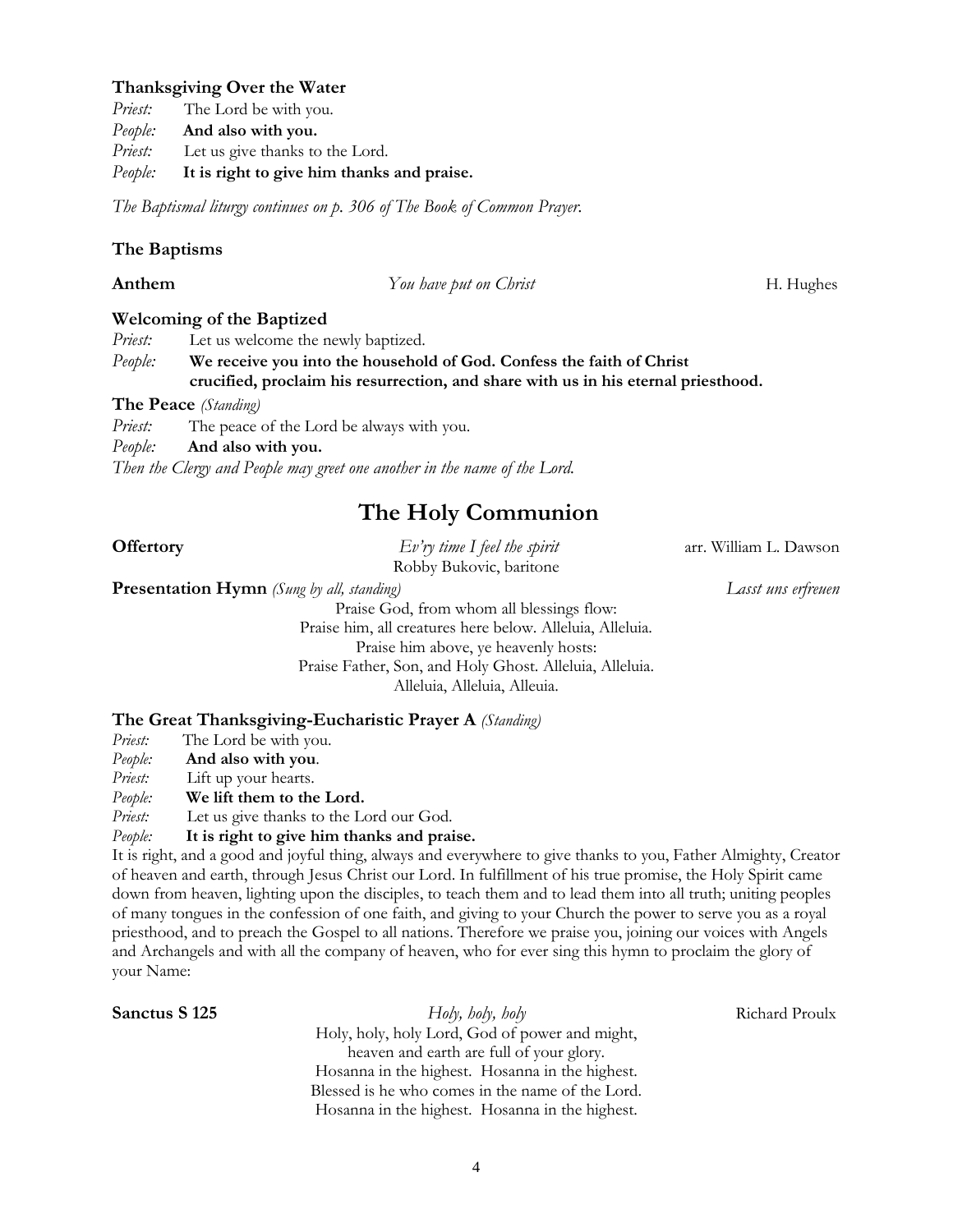### *(The congregation may kneel or remain standing.)*

Holy and gracious Father: In your infinite love you made us for yourself, and, when we had fallen into sin and become subject to evil and death, you, in your mercy, sent Jesus Christ, your only and eternal Son, to share our human nature, to live and die as one of us, to reconcile us to you, the God and Father of all. He stretched out his arms upon the cross, and offered himself, in obedience to your will, a perfect sacrifice for the whole world.

On the night he was handed over to suffering and death, our Lord Jesus Christ took bread; and when he had given thanks to you, he broke it, and gave it to his disciples, and said, "Take, eat: This is my Body, which is given for you. Do this for the remembrance of me."

After supper he took the cup of wine; and when he had given thanks, he gave it to them, and said, "Drink this, all of you: This is my Blood of the new Covenant, which is shed for you and for many for the forgiveness of sins. Whenever you drink it, do this for the remembrance of me." Therefore we proclaim the mystery of faith:

*Priest and People:* **Christ has died. Christ is risen. Christ will come again.**

We celebrate the memorial of our redemption, O Father, in this sacrifice of praise and thanksgiving. Recalling his death, resurrection, and ascension, we offer you these gifts. Sanctify them by your Holy Spirit to be for your people the Body and Blood of your Son, the holy food and drink of new and unending life in him. Sanctify us also that we may faithfully receive this holy Sacrament, and serve you in unity, constancy, and peace; and at the last day bring us with all your saints into the joy of your eternal kingdom.

All this we ask through your Son Jesus Christ: By him, and with him, and in him, in the unity of the Holy Spirit all honor and glory is yours, Almighty Father, now and for ever. **Amen.**

And now, as our Savior Christ has taught us, we are bold to say:

### **The Lord's Prayer** *(Said by all, kneeling)*

Our Father, who art in heaven, hallowed be thy Name, thy kingdom come, thy will be done, on earth as it is in heaven. Give us this day our daily bread. And forgive us our trespasses, as we forgive those who trespass against us. And lead us not into temptation, but deliver us from evil. For thine is the kingdom, the power, and the glory, for ever and ever. Amen.

### **The Breaking of the Bread**

**Fraction Anthem** (Sung by all) *Christ* our Passover **Christian** Jeffrey Rickard

*The choir and congregation sing the refrain; the choir sings the verse*



Choir: Not with the old leaven, the leaven of malice and evil, but with the unleavened bread of sincerity and truth. Alleluia!

**Invitation to Communion:** All baptized Christians are invited to Holy Communion. Approach the altar in a double line in the center aisle. Stand or kneel at the railing and receive the bread in your hand. The Christian tradition teaches that